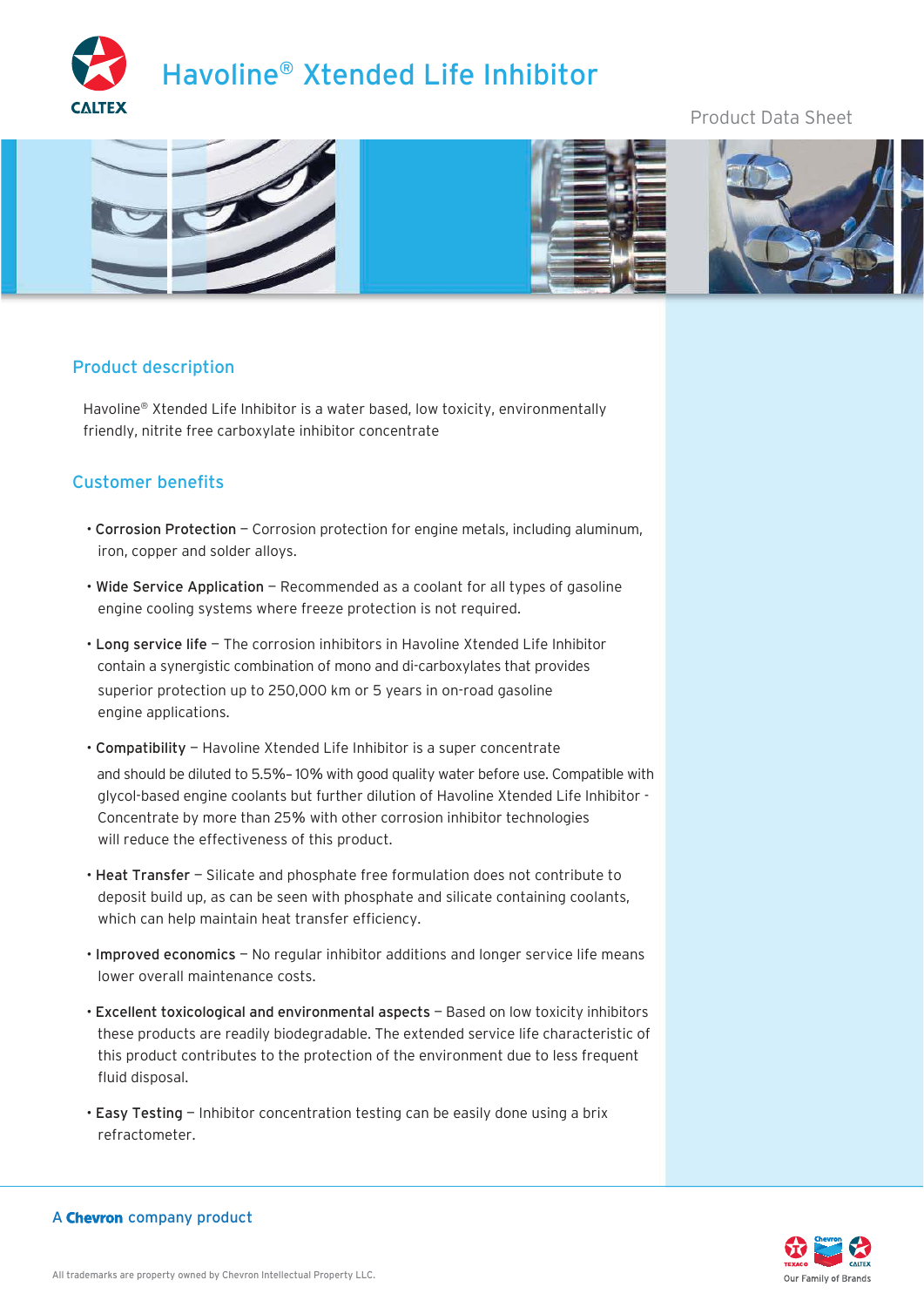





## Features

Havoline Xtended Life Inhibitor provides long life corrosion protection by using optimized and patented aliphatic carboxylate organic inhibitors that provide long lasting protection for cooling system metals and components including hard to protect aluminum.

Havoline Xtended Life Inhibitor helps maintain excellent heat transfer since it does not contain silicates and phosphates which can over time create deposits on heat transfer surfaces.

Havoline Xtended Life Inhibitor comes in a super concentrate and should be diluted to 5.5% - 10% with good quality water before use.

Havoline Xtended Life Inhibitor exhibits low depletion rates and does not require the addition of supplemental coolant additives with correct maintenance practices. Dilution of Havoline Xtended Life Inhibitor - Concentrate by more than <sup>25</sup>% will reduce inhibitor performance.

Havoline Xtended Life Inhibitor protects against erosion, corrosion and cavitation of cooling system components.

## Applications

Havoline Xtended Life Inhibitor is recommended for use in OEM equipment recommending a nitrite free, water based carboxylate based corrosion inhibitor.

### Product Reference

Product Code : 510548 Havoline Xtended Life Inhibitor – Premixed

Havoline Xtended Life Inhibitor – Concentrate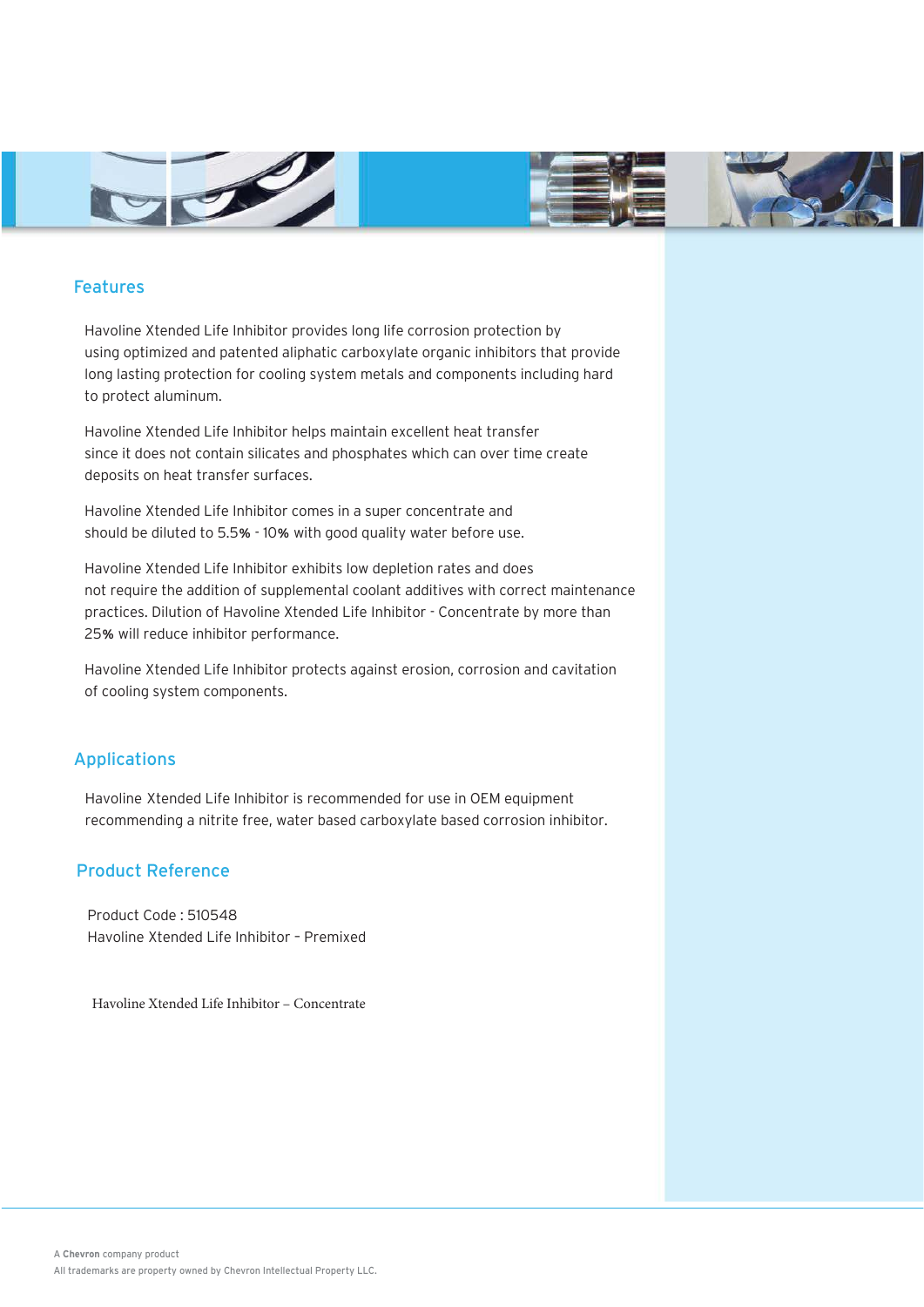



# Typical test data

Havoline Xtended Life Inhibitor - Concentrate

| <b>Technical Characteristics</b> | Method            | <b>Havoline Xtended Life</b><br><b>Inhibitor - Concentrate</b> |
|----------------------------------|-------------------|----------------------------------------------------------------|
| Inhibitor content                |                   | 32% w/w                                                        |
| Water content                    | ASTM D1123        | 68%w/w                                                         |
| Nitrite, amine, phosphate,       |                   | Nil                                                            |
| borate, silicate                 |                   |                                                                |
| Color                            |                   | Clear                                                          |
| Specific gravity, 20°C           | <b>ASTM D1122</b> | 1.06 typ.                                                      |
| pH                               | <b>ASTM D1287</b> | 8.3 typ.                                                       |
| Storage stability                |                   | $>$ 4 years                                                    |
|                                  | Method            | 5 % dilution                                                   |
| pH                               | <b>ASTM D1287</b> | 8.1 typ.                                                       |
| Foaming properties at 25℃        | <b>ASTM D1881</b> | 10ml typ.                                                      |
| • Break Time                     |                   | 1 sec. typ.                                                    |
| Effect on non-metals             | GME 60 255        | no effect                                                      |
| Hard water stability             | <b>VW PV 1426</b> | no precipitate                                                 |
|                                  |                   |                                                                |

Minor variations in product typical test data are to be expected in normal manufacturing.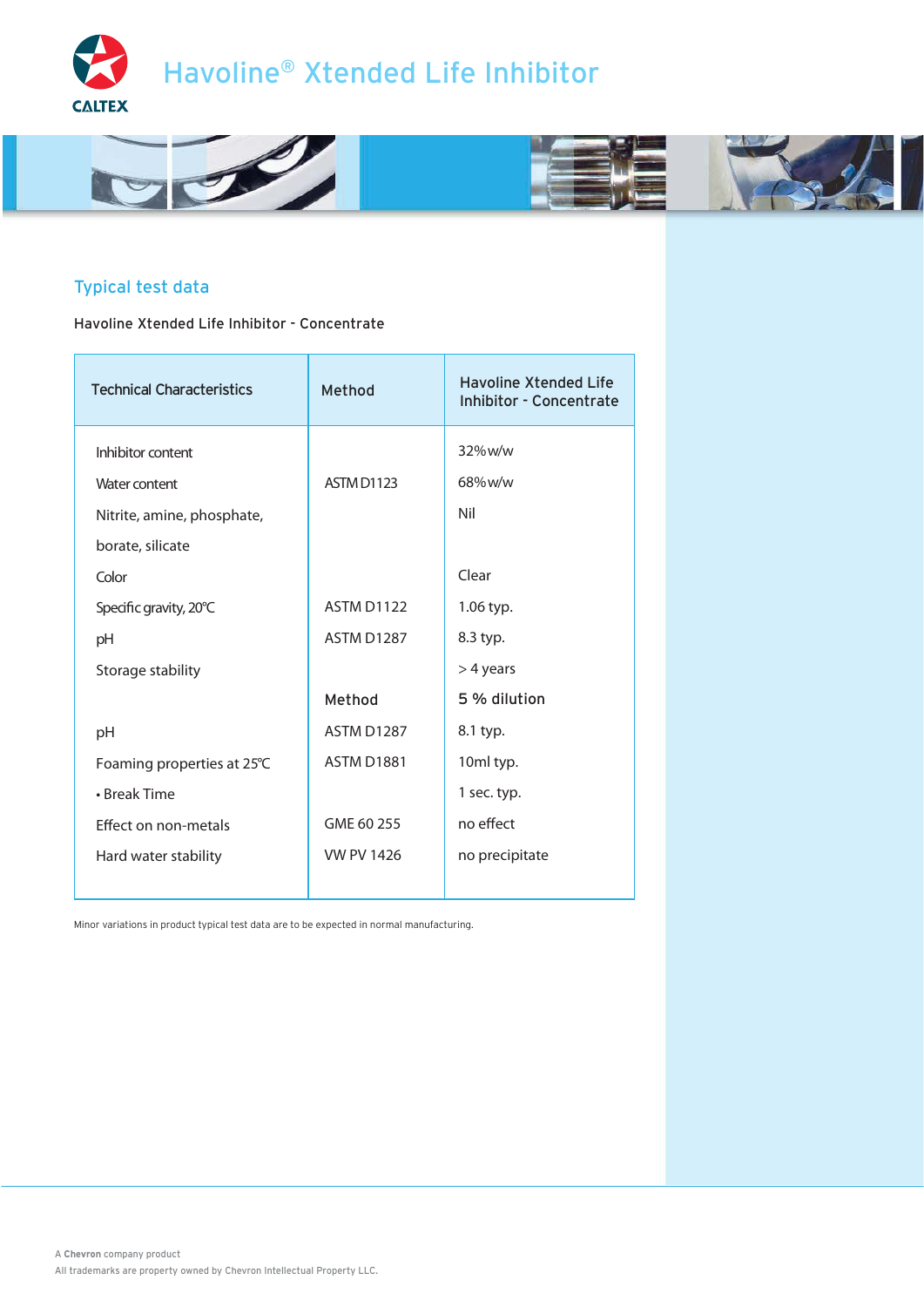





## Corrosion Protection

Table 1 : Modified ASTM D1384 Glassware Corrosion Tests - 300 ppm chloride

|              | <b>ASTM D1384</b><br>(max) | 5% Havoline® Xtended Life<br>Inhibitor - Weight<br>loss in mg/coupon <sup>1</sup> |
|--------------|----------------------------|-----------------------------------------------------------------------------------|
| Copper       | 10 <sub>max</sub>          | 0.6                                                                               |
| Solder       | $30 \text{ max}$           | 4.5                                                                               |
| <b>Brass</b> | $10 \text{ max}$           | 0.6                                                                               |
| Steel        | $10 \text{ max}$           | 0.0                                                                               |
| Cast Iron    | $10 \text{ max}$           | 0.7                                                                               |
| Aluminum     | $30 \text{ max}$           | 9.8                                                                               |
| AlMn         |                            | 4.8                                                                               |

### Table 2: Modified MTU High Temperature Corrosion est (2000 W)

|                            | Weight loss in mg/coupon <sup>2</sup>                              |                                                                  |  |
|----------------------------|--------------------------------------------------------------------|------------------------------------------------------------------|--|
| test<br>duration 116 hrs   | 5% Havoline Xtended<br>Life Inhibitor<br>in D9 water<br>hot coupon | 5% Havoline Xtended Life<br>Inhibitor in FVV-water<br>hot coupon |  |
| Cast Iron                  | $-1.3$                                                             | $-9.0$                                                           |  |
| Aluminum<br><b>SAE 329</b> | 9.3                                                                | $-16.4$                                                          |  |
| Aluminum<br>AlMg Si1       | 1.8                                                                | 40.7                                                             |  |

 $1$ Weight loss AFTER chemical cleaning. All weight losses are in mg/coupon. Weight gain is indicated by a "-" sign.

 $^2$ Weight loss AFTER chemical cleaning. All weight losses are in mg/coupon. Weight gain is indicated by a "-" sign.

I